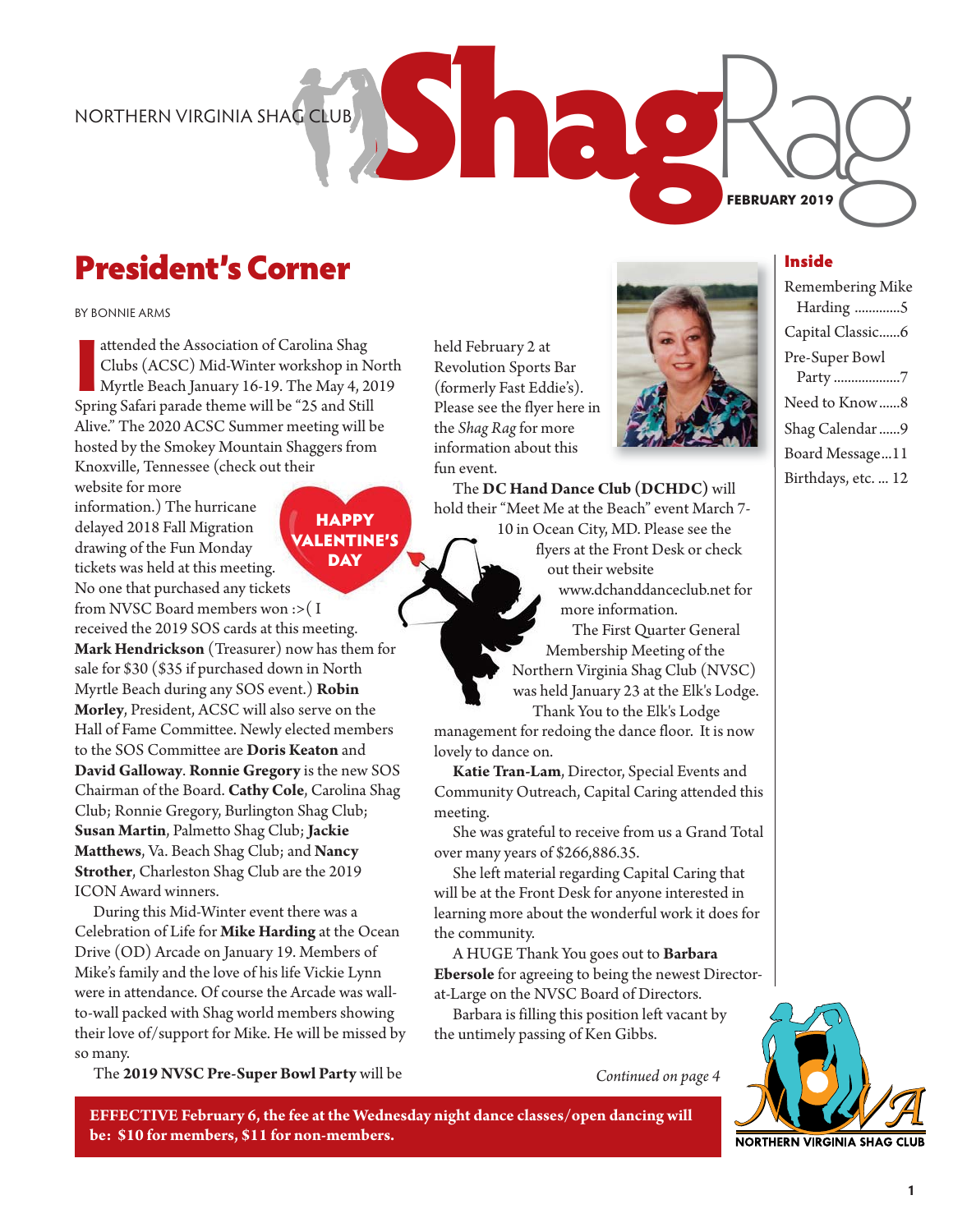A Proud **Member Of The:**  $\triangle$ ation<sub>a</sub>

Contact us: **General Inquiries:**  *shaglist@nvshag.org* **Membership:**

**Webmaster**:

**Hello Shagger:** *helloshagger@nvshag.org*

*membership@nvshag.org*

*webmaster@nvshag.org*

### About Our Organization…

Northern Virginia Shag Club (NVSC) was organized to preserve the Carolina Shag dance and its accompanying Beach music. NVSC dances the Carolina Shag every Wednesday night at:

#### **Elk's Lodge, 8421 Arlington Blvd, Fairfax, VA**

Come join us — learn the Carolina Shag! Free beginner lessons begin at 7:30 pm. A Buffet dinner is available for purchase. Social dancing is from 6:30 to 10:00 pm. Cover charge: Members \$9, Guests \$10.

#### COME JOIN US!

### 2019 Board Members

| President         | <b>Bonnie Arms</b> | 703-819-9654     | bjrwa@verizon.net            |
|-------------------|--------------------|------------------|------------------------------|
| Vice President    | Sherri Wildoner    | 760-212-0981     | smwildoner@yahoo.com         |
| Secretary         | Linda Barna        | 703-455-1090     | whew50@cox.net               |
| Treasurer         | Mark Hendrickson   | 703-691-3053     | mark hendrickson@verizon.net |
| Director at Large | Pamela Alfano      | 202-414-9312     | palfano@reedsmith.com        |
| Director at Large | John Dent          | 703-440-0451     | jfdent3@gmail.com            |
| Director at Large | Barbara Ebersole   | $(703)$ 321-8211 | ebersole 2@yahoo.com         |
| Director at Large | Jack Jones         | 703-801-3555     | jackejones@verizon.net       |
| Director at Large | Sue Young          | 703-573-6870     | susan.young19@yahoo.com      |
|                   |                    |                  |                              |

#### 2019 Committees/Chairs

| Audit*               | Fern Seigler       |                           |
|----------------------|--------------------|---------------------------|
| Capital Shag Classic | Christine Werner   | fleur15@verizon.net>      |
| Shag-A-Thon*         | Sherri Wildoner    | smwildoner@yahoo.com      |
| Dance*               | Pamela Alfano      | palfano@reedsmith.com     |
| Facebook             | Angie Bushey       | angelaabushey@yahoo.com   |
| Hello Shaggers       | Kathy Kropat       | helloshagger@nvshag.org   |
| Historian            | Sherri Wildoner    | smwildoner@yahoo.com      |
| Membership*          | <b>Bonnie Arms</b> | bjrwa@verizon.net         |
| Music <sup>*</sup>   | Fran Mong          | franmong@aol.com          |
| Newsletter Editor    | Adele Robey        | arobey@fusemail.com       |
| Newsletter Publisher | Adele Robey        | arobey@fusemail.com       |
| Photographer         | Jack Jones         | jackejones@verizon.net    |
| Public Relations*    | Jeanne Potter      | jeanne.potter@outlook.com |
| Social/Hospitality*  | Jeanne Potter      | jeanne.potter@outlook.com |
| Sunshine             | Maryann Lesnick    | mlesnick@mlesnick.com     |
| Webmaster            | Loren Kropat       | webmaster@nvshag.org      |

Through the National FastDance Association, our Club activities are licensed by:





\*Denotes Standing Committee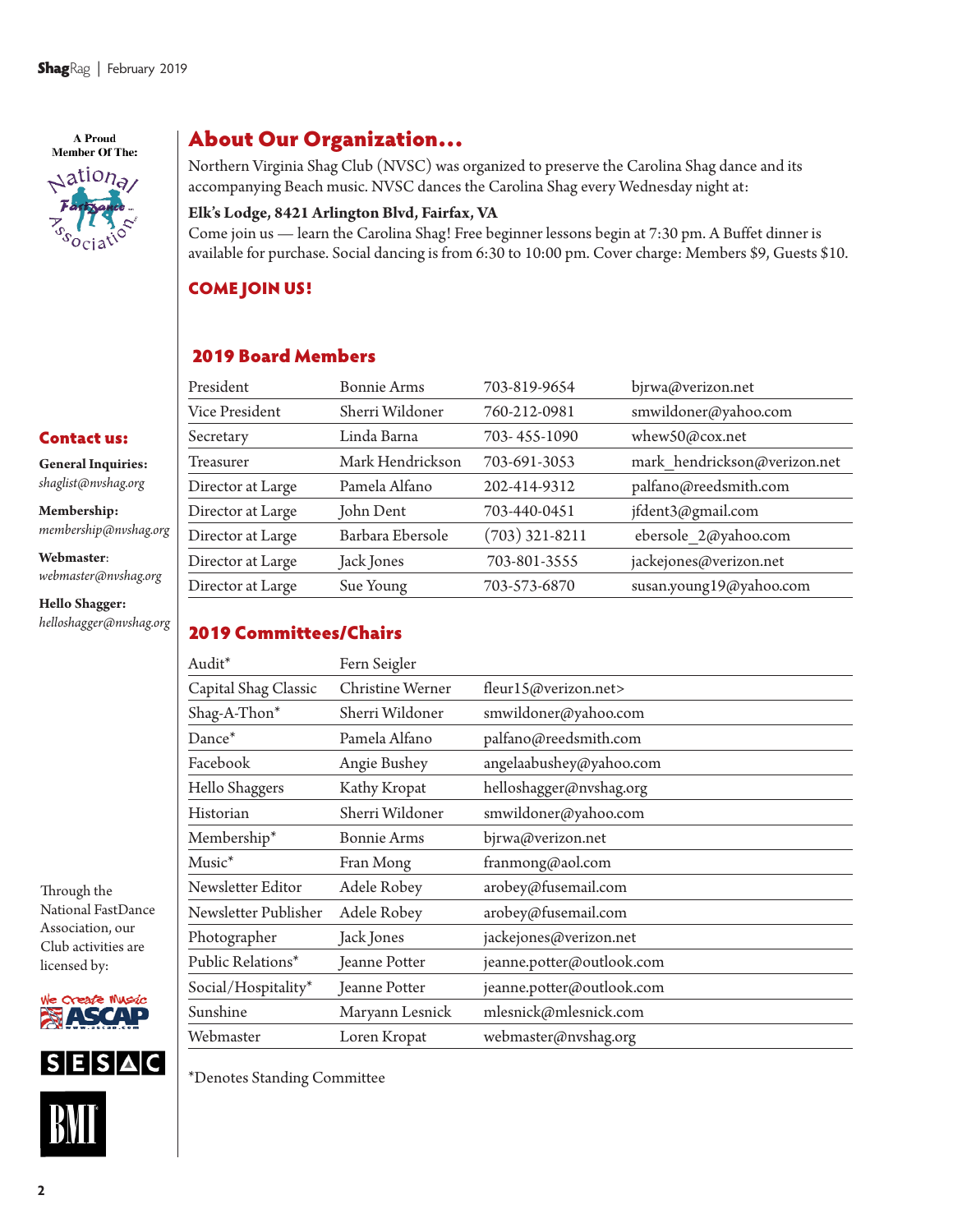# When and Where to Shag

#### Every Wednesday, 6:30-10:00 pm at the Elks Lodge

8421 Arlington Blvd., Fairfax, VA (on Route 50 near Prosperity Avenue). Cover charge: Nonmembers \$10.00, members \$9.00; free lessons at 7:30 pm, no partners needed. Buffet dinner available, 6:45 - 8:00pm, \$9.00, or order from the menu. For example, Appetizers (Buffalo Wings, Quesadilla, etc.), Salads (Caesar, Chef), Burgers & Sandwiches (Bacon & Blue, Pulled Pork BBQ).



#### February 10 at Mixing Bowl (formerly JW & Friends)

6531 Backlick Road, Springfield, VA. 5:00-8:00 pm, no cover charge. Future dates: Dec. 9 and Jan. 6.



### DJ Schedule

*Please check the website for updates to the DJ schedule* 

#### Dance Lesson Schedule at the Elks on Wednesdays

| <b>Beginner Level Shag Steps</b> |  | <b>Intermediate Level Shag Steps</b> |             |                                       |
|----------------------------------|--|--------------------------------------|-------------|---------------------------------------|
| February 2                       |  | Basic & Female Turn                  | February 2  | Hug Pivot & Pivot                     |
| February 9                       |  | Basic & Start                        | February 9  | Pivot with Tuck Turn                  |
| February 16                      |  | Basic & Male Turn                    | February 16 | Pivot and Belly Roll                  |
| February 23                      |  | Basic, Half Turn, Triple Basic       | February 23 | Sugarfoot with Back Prep & Front Prep |

See more places to dance with other ACSC Virginia Shag Clubs, listed on page 8.

Beginner lessons are FREE to non-members, but membership is required for the Intermediate class. Membership is \$25/year. Lessons begin at 7:30 pm. Social dancing before and after lessons to 10:00 pm. Please remember to ask Red Dot beginner dancers to dance.

#### It takes lots of practice to become a better dancer!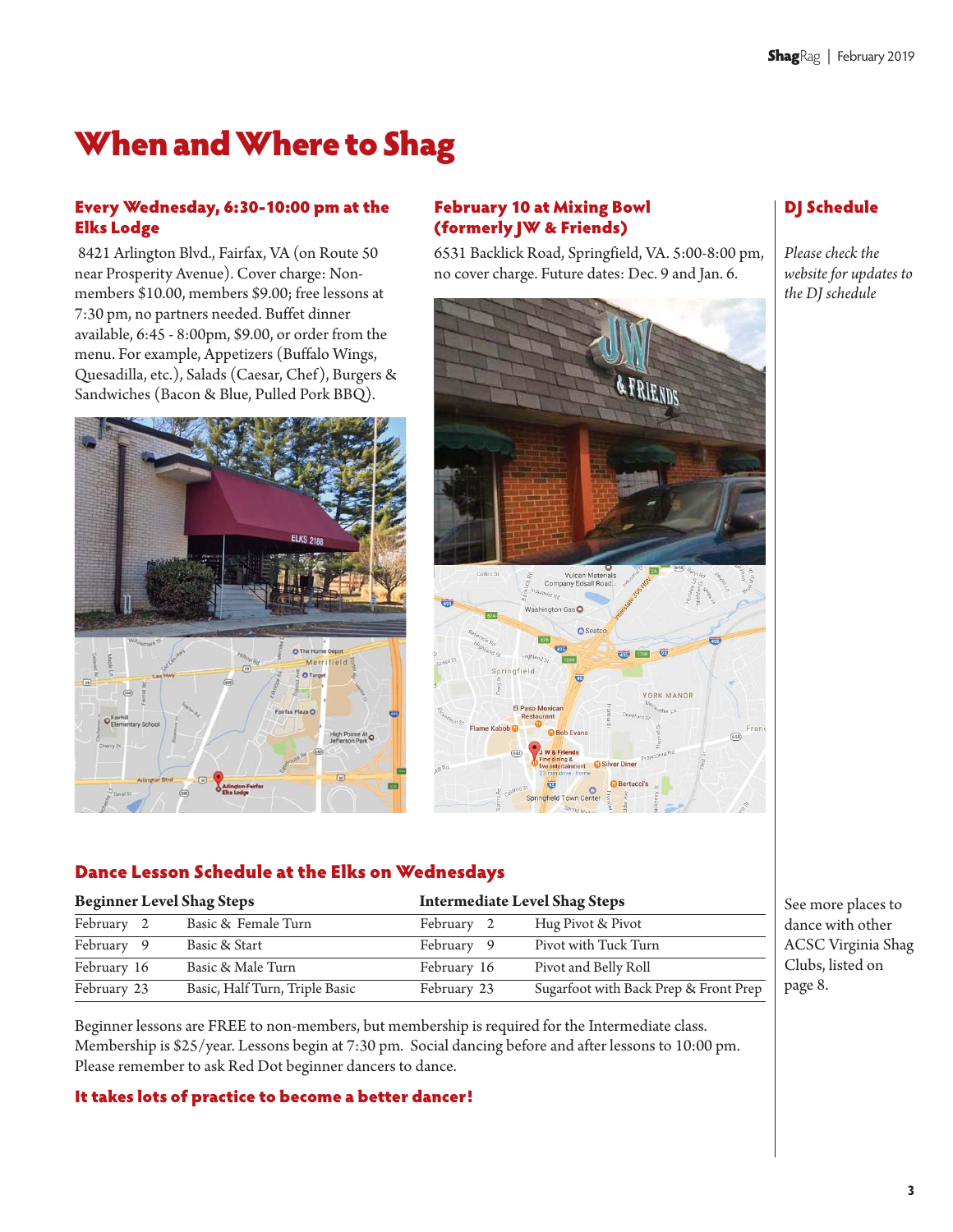#### President's Corner

*continued from page 1*

**SAVE THE DATE: August 16-17**. NVSC will have its Capital Shag Classic at the Dulles Westin Hotel. The theme for this fun event is "Feelin' Groovy." Please see the flyer in this *Shag Rag*for information or go to our website www.nvshag.org for more information.

#### Thank you, Joan McKinney, for the following Tribute for Ken Gibbs



The death last month of our Northern Virginia Shag Club (NVSC) Director-at-Large Board Member Ken Gibbs is a deeply felt loss. Ken died unexpectedly and suddenly of an apparent heart

attack on Dec. 23, 2018.

He was known for many things in our club. He was a loyal volunteer for all club activities; a "ham" at costume events (we fondly recall "Elvis" and "Kitchen \*itch"); and a constant presence at the winery outings. On the Board, he was a voice for careful decision-making. Most recently, he worked on the evaluation of new sites for the club to dance.

Ken was the dance partner and companion of fellow Board Member and past President Pamela Alfano.

Ken previously lived in several Virginia cities and also in Atlanta, Georgia where he was first introduced to shag. In addition to making NVSC his "home" club, Ken also danced with the Battlefield Boogie Club in Fredericksburg as well as the Richmond Shag Club in Richmond.

His other interests included board games and his great passion — Smith Mountain Lake, Ken's "happy place" where he had a dock, boat, and jet ski.

Professionally, Ken had worked for the IRS and in the hospitality and retail sectors. He retired two years ago.

Personally, he was a warm and friendly man, always ready with a smile and a welcome.

Our club extends its condolences to Ken's daughter Sandy Knox, his son Derrick Gibbs, to Pamela, and to Ken's wide circle of friends.



**Barbara and John Dent drop off the toys that were collected at the holiday party.**

### Christmas Wrap-Up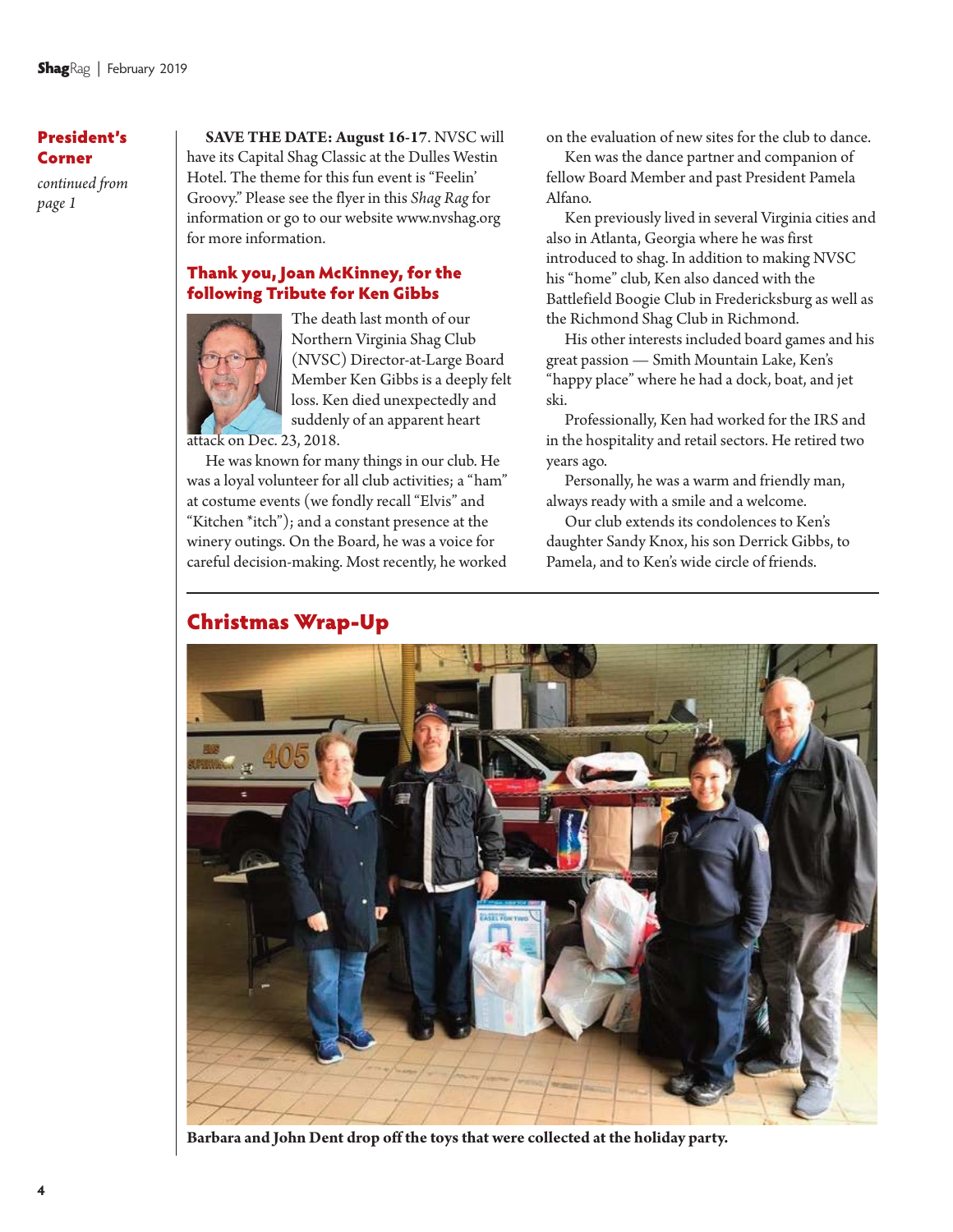# Remembering Michael "Mike" Harding

**I** irstborn child of Clarence George and Yoshie T. Harding, George Michael (Mike) Harding was born in Yokohama Japan. At six weeks old, he made the journey with his parents to the United States where he went on to live an amazing and fulfilling life. Mike spent his earliest years moving to various military bases as his father served our country as a Marine. The family finally settled in Greensboro where Mike graduated from Southern Guilford High School. Following high school, Mike enlisted and served in the United States Army and upon completion of duty, he returned back home to attend and graduate from UNCG where he earned a BS in Accounting with a minor in Economics.

As a child, and being the oldest, Mike often stepped in to help his mother while his father was serving overseas. His mother came to the US speaking very little English but taught herself very early on. Mike took to task the responsibility of being the first born son. This holds an important place in Japanese family culture. As the family grew, he was looked on to serve as the man of the house while his father was away. He helped his mother protect, nurture and teach his brothers and sister in the ways only the oldest brother can. Each of his siblings have their own memories and specific things they learned from Mike. These are the things that helped mold Mike into the man we all loved.

Mike had many hobbies and causes he was passionate about. Golf was one of his favorites. He was also an avid Carolina Panthers football fan. In addition to his love for sports, he had an appreciation for things of beauty. Mike was a talented artist, something he inherited from his mother. A very important part of Mike's life for over the last decade was his love for beach music and his Shag family. Being a person who believed he had no rhythm or moves, he went from "I don't dance" to "I'll try it." The songs and the music were what first attracted him to shag. One day he decided to take shag lessons. Before long he was hooked and even became a member of The Triad Dance Team and later on an instructor. He started frequenting various venues that host shag events and one day he struck up a conversation with Merle Augustine at The OD Arcade. Before he knew it, Merle said

"watch this while I take a break," and so it began. After being left in control, Mike had no choice but to become a DJ. He loved seeing the dance floor full and everyone having a great time. He always asked for your requests and enjoyed pulling the ladies onto the floor for a dance. He felt blessed by all of the great personal relationships he made with people from every shag club and event he DJ'ed. It is evident to the family that Mike was loved every bit by everyone in the shag culture.

DJ'ing was Mike's part time job. His career was something he took very seriously. For 33 years he was partnered with one of his dearest friends, and together they formed a successful business that empowered many people throughout those years.

Mike was known for his signature ponytail which disappeared every 18 months. As many who knew him are aware, Mike was passionate about donating his hair to Locks of Love and Wigs for Kids for many years. Mike was the type of individual who almost always thought of everyone around him before himself. He was always a nurturer, and always wanted people to be their best, and if there was a way for him to help them achieve that, he was a ready counselor or mentor. His generosity and kindness touched many over the years of his life. He was a true gentleman in every sense of the word. Mike was the oldest of five siblings. He is survived by his mother, Yoshie T. Harding, three brothers, Kenneth (Teresa), Jeffrey ( Jolie), John, and one sister Debra (Chris) Bertram. He is also survived by nephews, Corey, Cody, and Kit, and nieces Amber, Sachiko, and Kathryn, and great nephew and niece Jackson and Haylee. One of the brightest spots in Mike's life was his girlfriend Vicki, with whom he shared his love of travel, shagging, and golfing. Additionally, the family wishes to acknowledge his childhood friend Carl Church, and longtime business partner and friend Tom Fehlman who were like brothers to him.

The family requests that in lieu of flowers, please consider making a donation to the American Heart Association or The Ellen Taylor Foundation for Junior Shaggers at www.EllenTaylorFoundation.org, both causes that were important to Mike.

*—From the Celebration of Life*

**Mike Harding**

December 26, 1958 – January 12, 2019

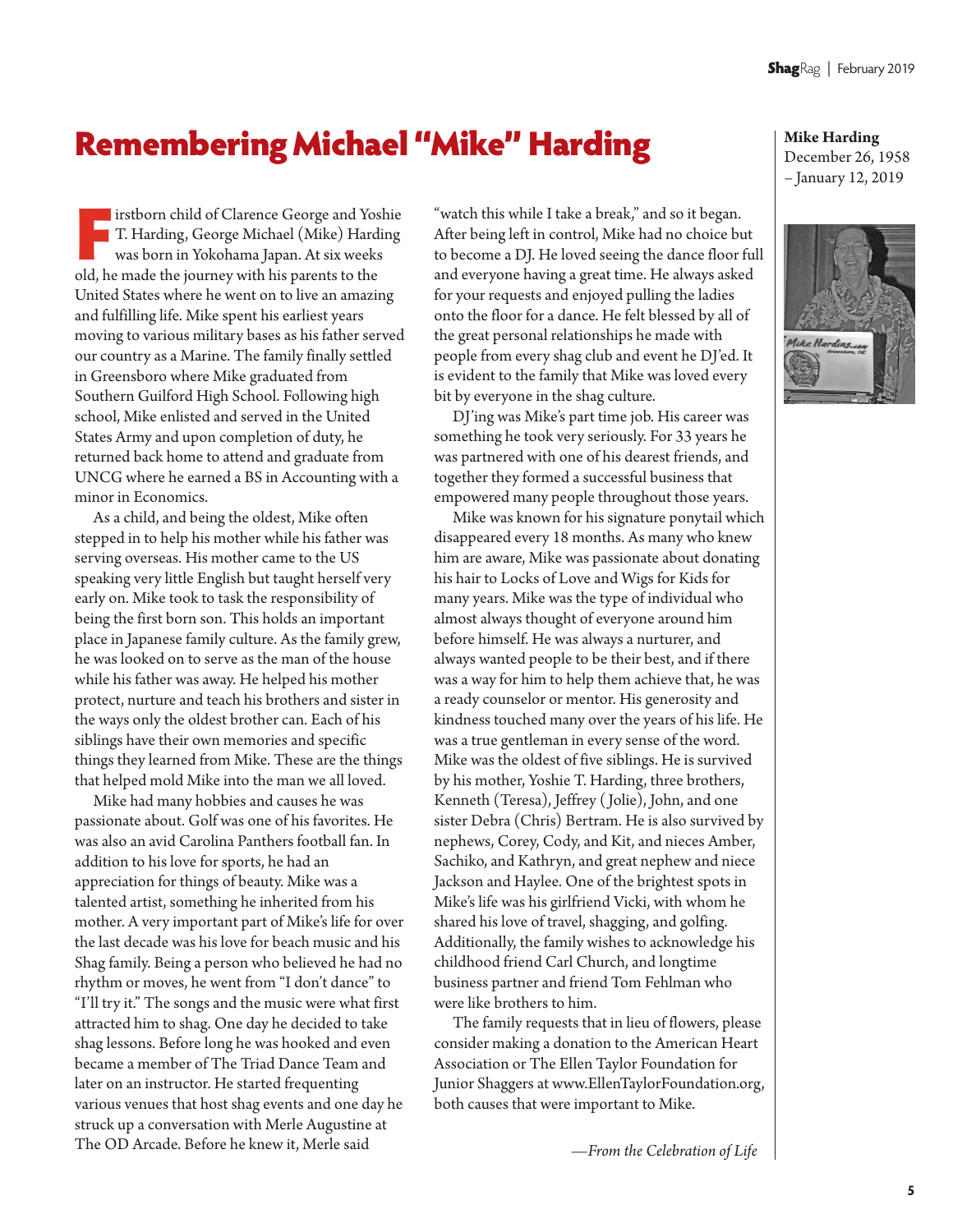## Northern Virginia Shag Club's Capital Shag Classic



### Two Free Shag Workshops on Saturday ABSCDJ Disc Jockeys: Buck Crumpton & TBA

#### Park and Party at the Westin Washington Dulles Airport

2520 Wasser Terrace, Herndon, Virginia 20171 • http://www.westindulles.com Room Reservations 866-932-7062 or 703-793-3361 Ask for the Northern Virginia Shag Club special rate of \$89/night plus tax until July 16, 2019 or until event room block is full. Buffet Breakfast for 2 is included in guest room rate.

Schedule of Events

#### **Friday, August 16, 2019**

Registration opens 3 pm, *Ballroom Entrance* Early Bird Workshop TBD, 4–4:45 pm, *Ballroom* Hospitality Suite/Food 5–7 pm, *Skyline Suite 821* Music & Dancing, DJ: TBA, 8pm–Midnight, *Ballroom*

#### Come dressed in your hippie best! Prizes for best 60's dress.

#### **Saturday, August 17, 2019**

Registration opens 10 am, *Ballroom Entrance* First Shag Workshop 11am –12 pm, *Ballroom* Second Shag Workshop 12:30–1:30 pm, *Ballroom* Open dancing: DJ TBA 1:30–3:30 pm, *Ballroom* Hospitality Suite/Snacks 4–5 pm, *Skyline Suite 821* Ballroom Closed 4 pm Seated Dinner starts at 6 pm, *Ballroom* Registration Opens 7:30 pm Music & Dancing, DJ: TBA, 8 pm–Midnight, *Ballroom*

**SESAC** 

| Free Pours Friday<br>and Saturday                               | Join us for a groovy time! Tickets: \$89 each until July 31, 2019. \$99 thereafter.<br>Non-refundable but may be transferred. Tickets must be purchased in advance.                                            |                                                                                                  |
|-----------------------------------------------------------------|----------------------------------------------------------------------------------------------------------------------------------------------------------------------------------------------------------------|--------------------------------------------------------------------------------------------------|
| Early bird workshop<br>on Friday<br>Saturday shaq<br>workshops  |                                                                                                                                                                                                                |                                                                                                  |
| Friday free pour<br>with food                                   |                                                                                                                                                                                                                |                                                                                                  |
| Saturday seated dinner                                          | Amount Enclosed: _______________                                                                                                                                                                               |                                                                                                  |
| Buffet breakfast<br>(hotel guests only)<br>Shag bingo<br>Prizes | Please indicate number if required _____ Gluten Free_____ Vegetarian<br>Make check payable and return to Northern Virginia Shag Club<br>PO Box 2298, Merrifield, Virginia 22116<br>Web address: www.nvshag.org |                                                                                                  |
| 50/50 Drawing<br>Wine basket raffle                             | susan.young19@yahoo.com                                                                                                                                                                                        | Registration contact: Christine Werner fleur15@verizon.net. Questions? Sue Young 703-573-6870 or |
| Large dance floor<br><b>Exhibition dances</b>                   |                                                                                                                                                                                                                | Don't Worry - Be Flippie                                                                         |

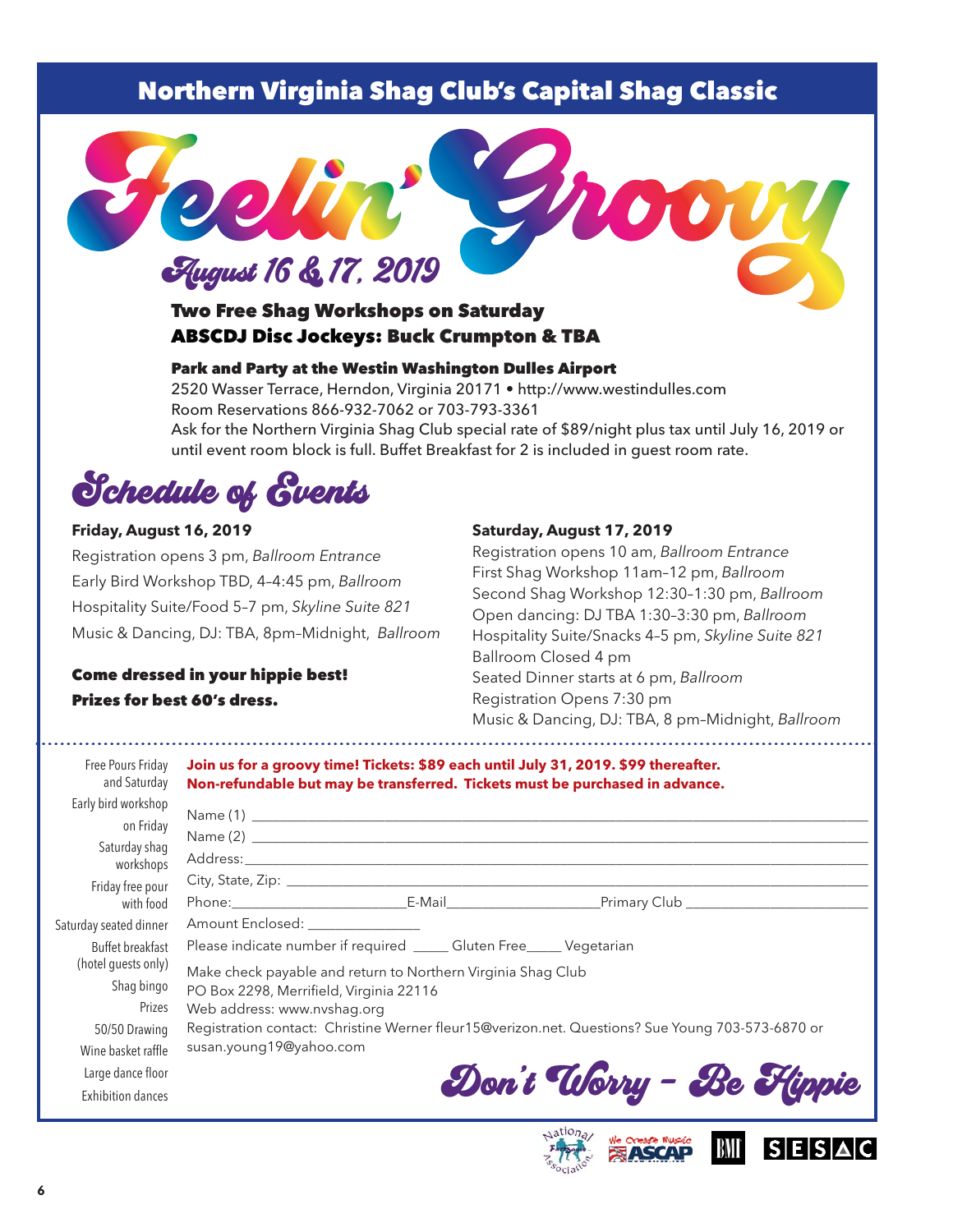

# Pre-Super Bowl Dance

Saturday, February 2, 2019 from 4-8 pm



# Revolution Sports Bar in Centreville

(Formerly Fast Eddie's)

**Newgate Shopping Center** 14114 Lee Highway | Centreville, VA 20120 | 703 266-1888 **Just off I-66 at the intersection of Highways 28 and 29.** 

**Large dance floor and great food.** 

# See you all there!

# **Questions?**

**Contact Sue Young at susan.young19@yahoo.com**

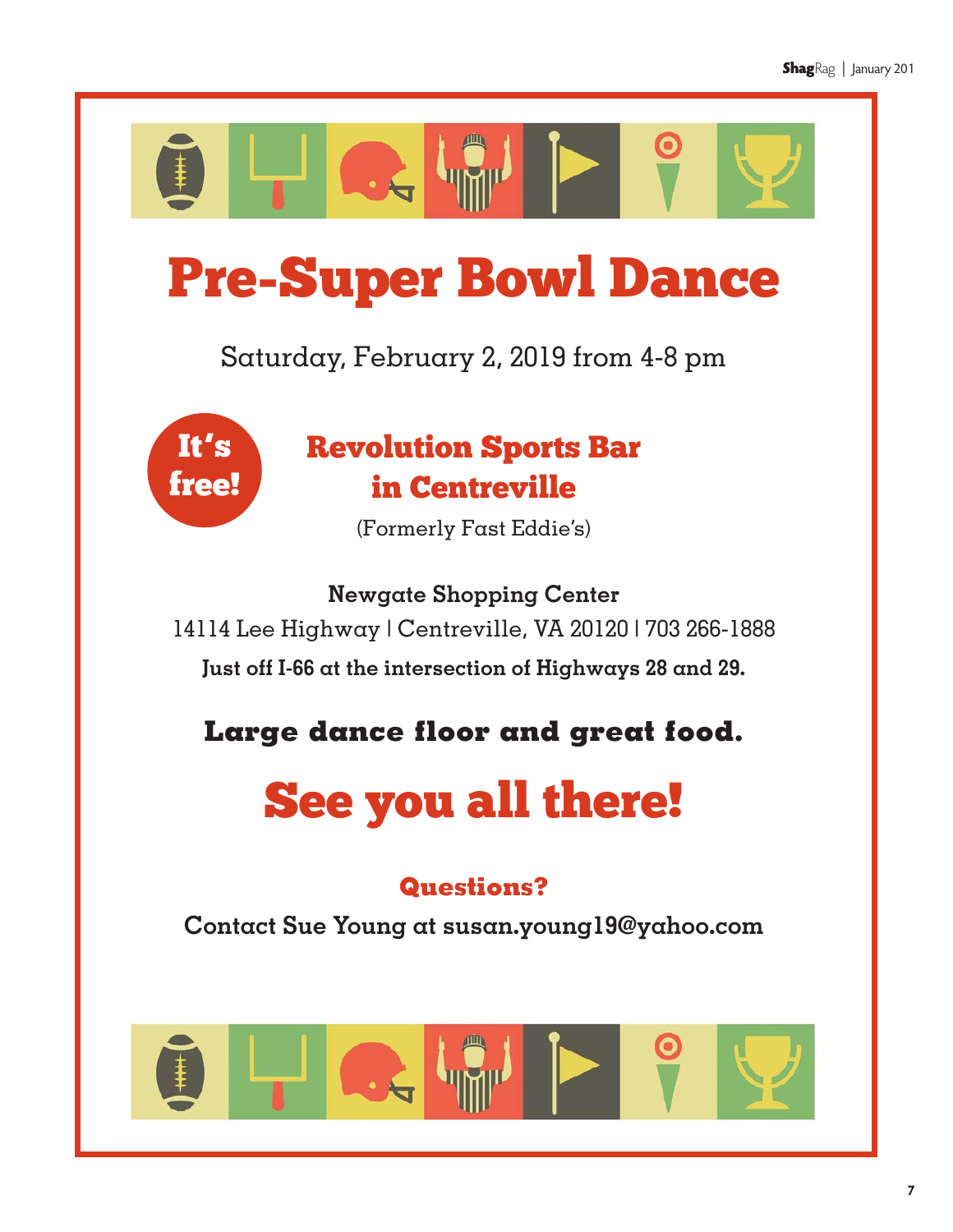

### Welcome New Members

Nathan Kidder

# Need to Know?

#### Where do I Get a Copy of the Shag Rag?

Go to *www.nvshag.org*, click on Shag Rag tab, click on the desired month. It's in PDF format. Also, copies will be available at the Fairfax Elks on Wednesdays.

#### Hello Shagger Emails

Are you getting the *Hello Shagger* e-mails? If not, visit our website at *www.nvshag.org*. On the right side, click on the blue box that says "Hello Shagger e-mail list" and give us your e-mail address!

#### Hello Shagger Input

Anyone with information to be included in the Hello Shagger email (including DJ schedules and menus), please send to *helloshagger@nvshag.org*.

#### Keep Your Membership Information Current

Have you moved, changed phone numbers or email address? Let Bonnie Arms know at *bjrwa@verizon.net*.

#### Shag Rag

The deadline for *Shag Rag*input is the 25th of every month. Please send content (including opinions, humor and recipes) to Adele Robey at *arobey@fusemail.com*

## *J.R.'s Framing & Photography*

**JOHN ROMITO** 6020 Westcott Hills Way • Kingstowne, VA 222315



**High Quality Framing at Great Prices!** Photographs, Prints and Posters Artwork including Oils, Water Colors & Pastels Shadow Boxes, Mirrors & Cross Stitch



**Service and Quality Guaranteed!** Call John at 703-971-1618 for an appointment or email him at jrdancer0501@yahoo.com



# Dennis Gehley The Time Machine

Hits from terday and Today Beach, Shag, Rhythm & Blues, Oldies, Top 40



703-451-6764 E-mail: dmgehley@me.com



PHOENIX GRAPHICS INC.

Design and production for print

Adele Robey | 202.544.0703 | arobey@fusemail.com (202) 895-1530 Telephone (202) 686-6405 Facsimile



**Real Estate,Will, Trusts, Estate Planning, Administration of Decedents' Estates, Corporate Law, Contract and Business Civil Litigation**

> Chevy Chase Pavilion, Suite 440 5335 Wisconsin Avenue, NW Washington, DC 20015-2079 *at Friendship Heights Metro*

E-Mail: Vroyal@Royal-Law.Com

Admitted in VA, MD and DC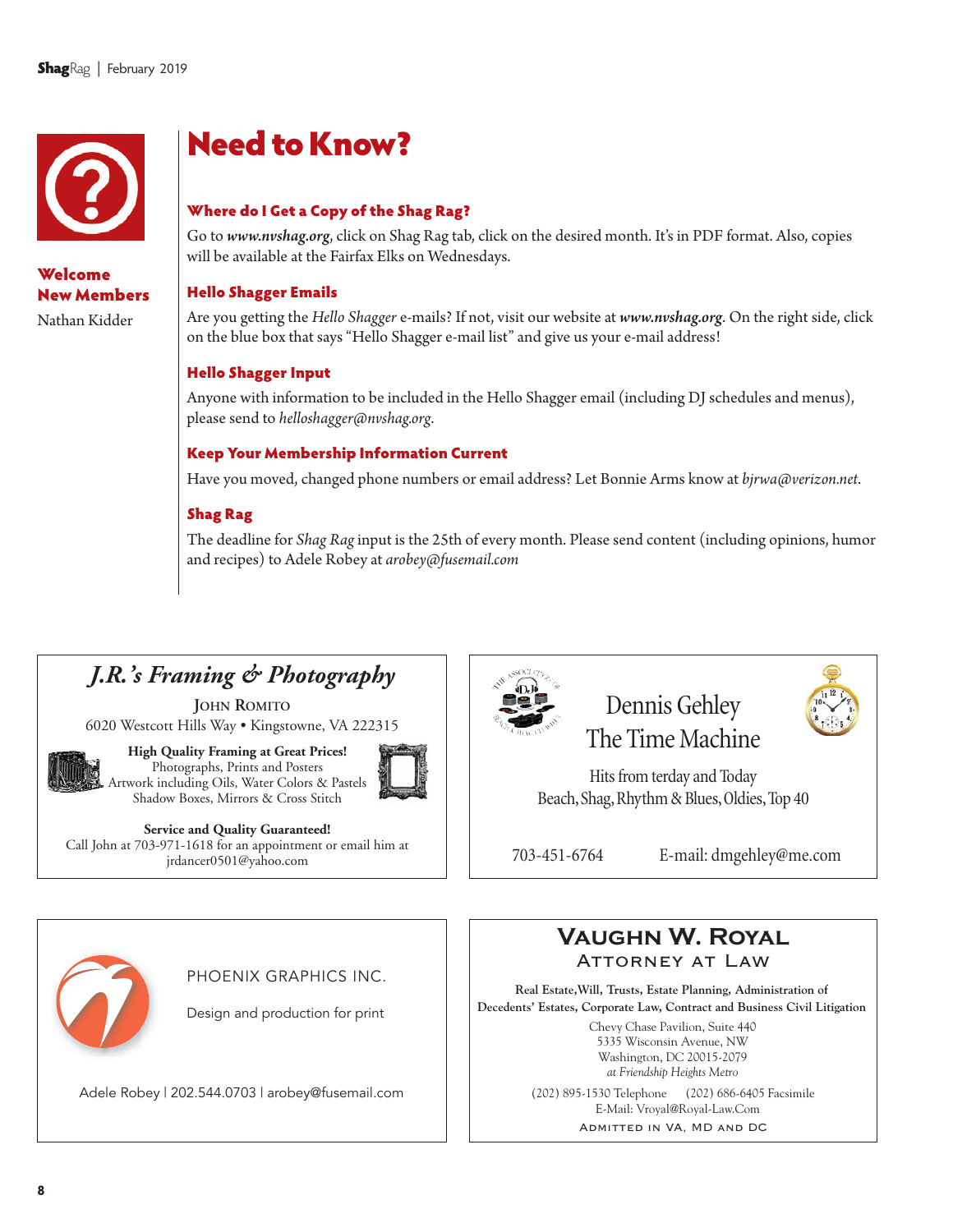MARK YOUR CALENDARS!

# There's a whole lotta shaggin' goin' on!

#### February 7-9, 2019

#### Lake Norman Shag Club Chicken Pickin' by the Sea the Hew Haw Way

#### **OD Arcade & Lounge, North Myrtle Beach, SC**

Door Prizes, 50/50 Raffle, Silent Auction, Adult Beverage Wagon Raffle **Instructors:** TK & Mary Robinette **DJs:** Steve Coley, Mike Harding, Gene Hensley, Donnie Meadows, Jr. Norfleet, "Youngblood" Scott Smith, and Curtis Treece **Hotel:** Peppertree by the Sea **Phone:** (843) 249-3591 *Mention LNSC Chicken Pickin'* **Questions:** Contact Pat Hensley (704) 258-0458

#### February 9, 2019

#### Burlington Shag Club 2019 Valentine Dinner Dance

**40 West Convention Center,** I-85/40, exit 143, Burlington, NC

Doors open: 6:00 pm, 6:30 pm-12:00 am **Dinner:** 6:30-8:00 pm **Hotel:** Best Western Plus 770 Huffman Mill Rd., Burlington, NC **Phone:** 336-584-0151 **Shag Club Rate:** \$79 per night (shuttle provided) **Featuring:** Band of Oz **DJ/Emcee:** Rick Turner **Tickets:** \$25 per person; \$30 at the door For more information: Stephen Steams, 336-214- 5346 or Amber Allen, 336-214-0283

#### February 23, 2019

#### Rock Hill Shag Club Winter Beach Blast

**American Legion** 524 Heckle Blvd., Rock Hill, SC

7pm-Midnight \$40 sold ONLY in advance, Cash Bar (No coolers)

**DJ: Frank Price Contact:**  Debbie Brown 803-242-6104, shagdeb@comporium.net

#### **Recommended Hotel:**

Wingate by Wyndham 760 Galleria Blvd., Rock Hill, SC 29732 **Phone:**  803-324-9000 MUST reserve by 2/1/19 \$89.90 includes Tax & Breakfast *Mention Rock Hill Shag Club*

#### February 23, 2019

#### Salisbury Shag Club

**Salisbury Elks Lodge** (smoke free facility) S. Main St., Salisbury, NC 28144

7 pm-12 am

9494

**DJs:** Johnny B, Eric Bowman, Buck Crumpton, Dana Grubb, and Mike Rink **Tickets:** \$7 per person Cash Bar, Light Hors d'oeuvres, Dance Floors upstairs and downstairs, Advance Tickets available Cash prizes, Basket of Cheer Raffle, 50/50

#### **For more information:**

Dana Grubb (dgrubb11@twc.com) 703-202-0739 Mike Jones (salisburyelks699@gmail.com) 784- 798-5426 Allen Stewart (allennancy320@aol.com) 704-245-

### March 15-17, 2019

#### 30th Annual CSRA Shag Classic

**Julian Smith Casino, Augusta, GA**

**Pre-Party: March 14, Shag Shack** 119 Davis Rd., Augusta, GA

**8pm-Midnight, DJ:** George Perkins **Instructors:** Brenda Taylor and Sam & Lisa West **DJs:** Murl Augusine, Jim Bowers, Bill Farmer, and Billy Waldrep **Hotel:** Courtyard by Marriott, (706) 737-3737 **Rates:** \$103 (ask for CSRA Shag Classic Rate) **Tickets:** \$75 til March 1; then \$85 (only 400 sold)

#### March 29-30, 2019

#### Capital City Shag Club Capital City Shag Extravaganza X Shaggin' Under Silver Stars

**Embassy Suites** 200 Stoneridge Dr., Columbia, SC, 803-744-8124

**Tickets:** \$80 each (non-refundable but transferable) \$90 after March 8, 2019 **DJs: Ray Scott & Gene Sistare Saturday night: Band of Oz Special Group Code:**  CCS **Contact:** Marie Kiesel 118 Thorn Tree Ln., Columbia, SC 29212 803-606-3030 / mkiesel@sc.rr.com

*Continued next page*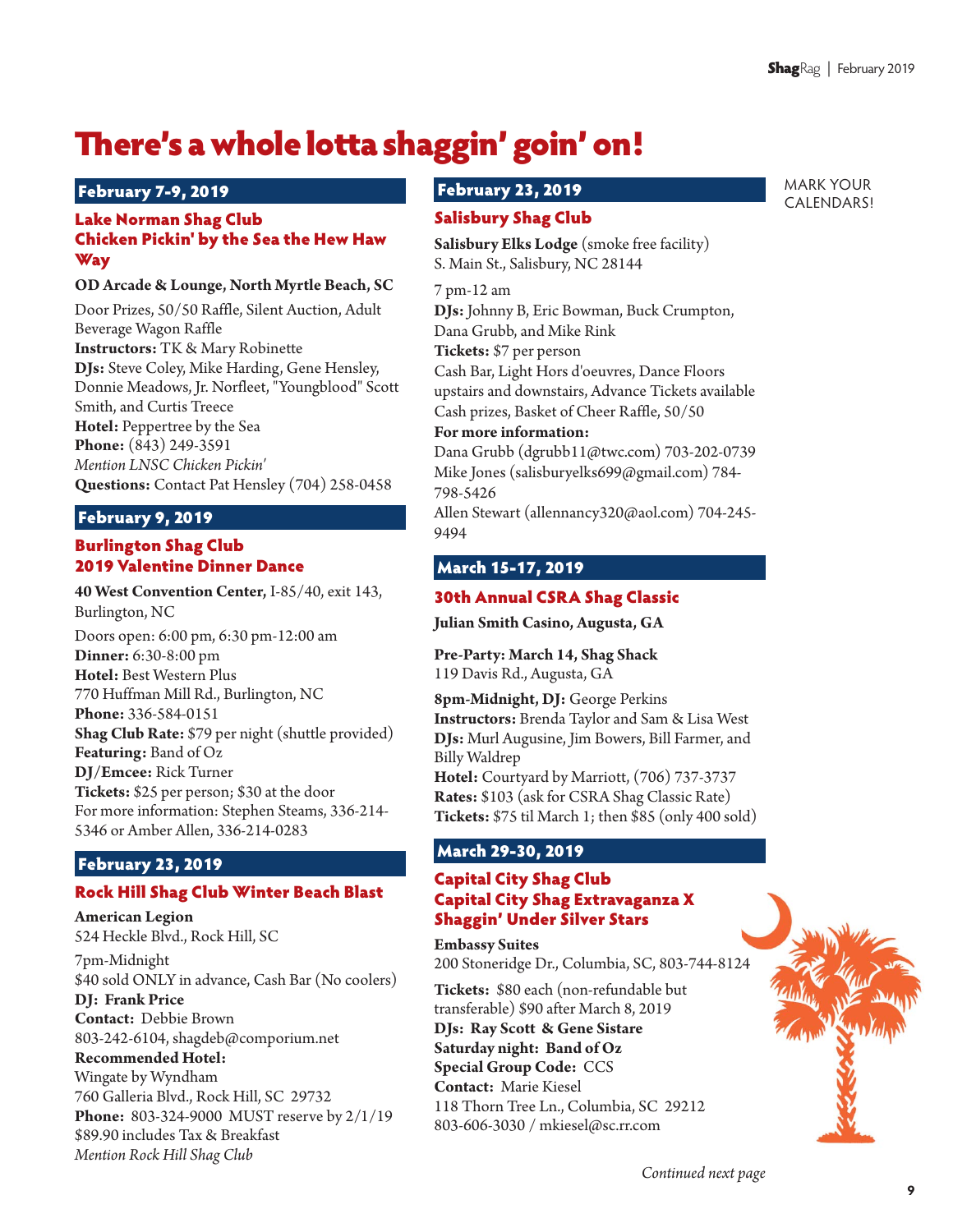#### CALENDAR CONTINUED

#### June 20-22, 2019

#### First Coast Shag Club Shag Fest

**Morocco Shrine Center** 3800 St. Johns Bluff Rd. South Jacksonville, FL 32224

**Hotel:** Hyatt Place Jacksonville/St. Johns Town Center

**Instructors:** Sam & Lisa West

**DJs:** Buck Crumpton plus featured First Coast Shag Club DJs

**Tickets:** \$80 per person (non-refundable but transferable)

\$90-after May 1, \$50-Daily Rate

**For more information:** Gary Jones, Shag Fest Chairman (1gpjones@gmail.com) 894-558-5801

#### June 21-22, 2019

#### Charleston Area Shag Society of West Virginia (CASS) Shaggin' on the Boulevard

**Charleston Moose Lodge on the river in** Charleston, WV

Thursday, June 20 evening dance included in weekend ticket price

**Friday night:** Food available at 7 pm, Dancing 7:30 pm-1200 am

**Saturday Afternoon:** Food, Drinks & Dancing on the patio

**Night:** Catered dinner at 6:30 pm, Dancing til 1200 am

**Hotel:** TBA Free Shuttles available both Friday & Saturday nights **Instructors:** Steve & Kathy Day **DJs:** ABSCDJ's announced soon **Tickets:** \$70 per person (non-refundable but transferable) \$40 One Day ticket, No tickets sold at the door **For more information**: Bruce Meeker (bruce.meeker969@gmail.com)

### July 18-21, 2019

#### R&B Shag Club Sparkle City Celebration (park & party)

Marriott Hotel at Renaissance Park 299 N. Church St., Spartanburg, SC 29306 (convenient to I-85 & I-26 Highways)

**Phone:** 864-596-1211 **Hotel:** ask for \$122 Shag Club rates **Instructors:** Steve & Kathy Day **DJs:** Jeff Foster, David O'Quinn, Bobby Vaughn, and Billy Waldrep **Tickets:** \$80-thru June 30, \$90 beginning July 1 For more information: www.rbshagclub.org

### August 16-17, 2019

#### NVSC Capital Classic 2019 **Dulles Westin Hotel** See page 6 for details



# CSA 2019 Sanctioned Shag Contests

| Memories Contest        | Atlantic Beach, NC     | January 11-12  |
|-------------------------|------------------------|----------------|
| Charleston Shag Classic | Charleston, SC         | February 1-2   |
| Carolina Shag Classic   | Mooresville, NC        | April 5-6      |
| Greenville Shag Classic | Greenville, SC         | May 10-11      |
| Sugarfoot shag Club     | Goldsboro, NC          | June 15        |
| Eno Beach Shag Club     | Durham, NC             | August 2-3     |
| Fat Harold's Beach Club | North Myrtle Beach, SC | August 30-31   |
| Shag Shack              | August, GA             | October 5      |
| High Country Challenge  | Linville, NC           | October 25-26  |
| Lynn's Dance Club       | Charlotte, NC          | November 15-16 |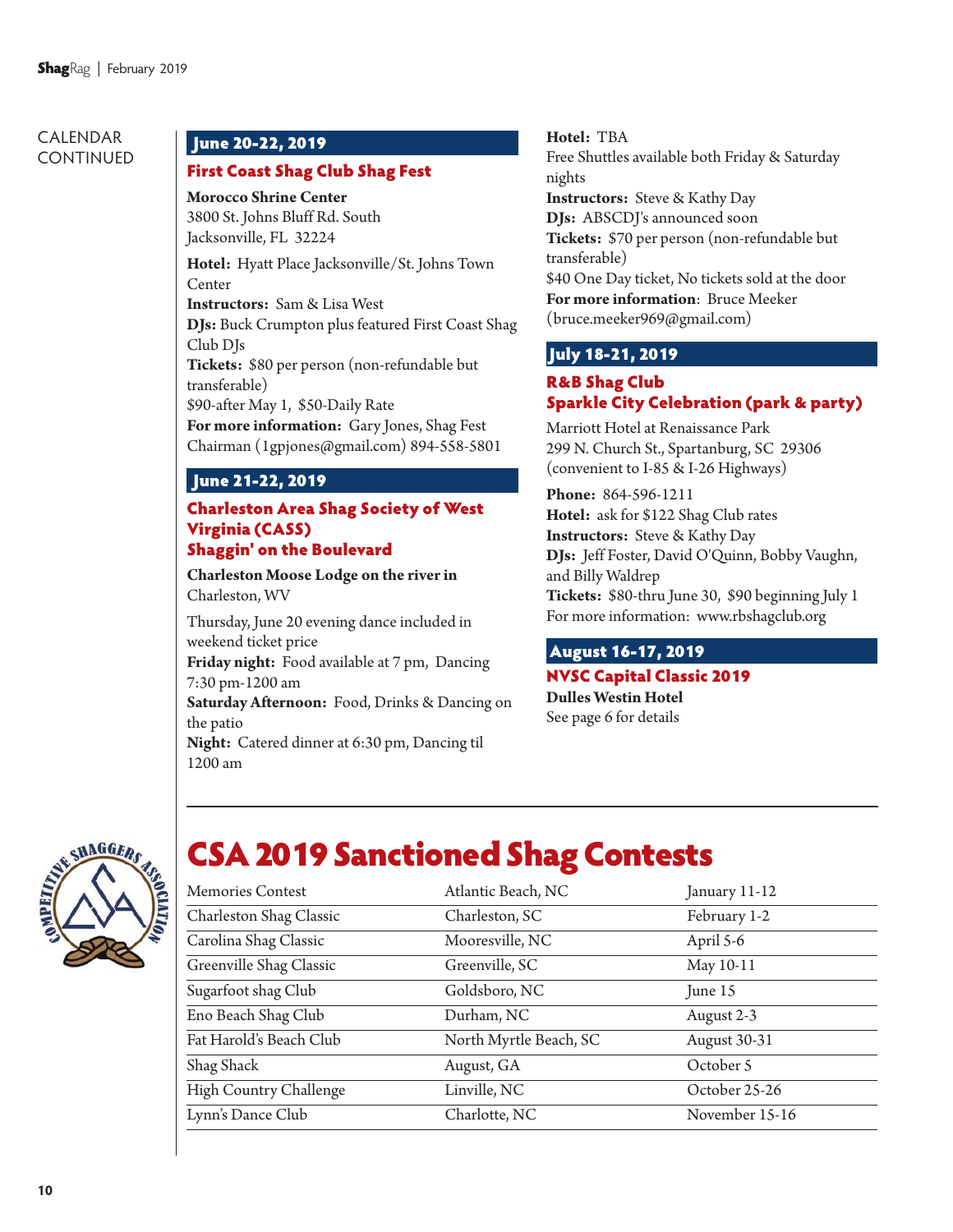# An important message from the NVSC Executive Board

s most of you know, the club has been losing money on the weekly dances for several months, due to declining attendance. We are not taking in enough to cover the venue, DJ, music licensing, and other miscellaneous costs. Therefore, effective February 6th, the weekly dance admission will increase by \$1, to \$10 for members and \$11 for non-members.

The Board has taken a number of measures to contain costs, including negotiating reductions to the cost of the venue and DJ's, surveying members regarding what is most important to you, and trying out potentially less expensive venues. All of the venues had their pluses and minuses, but none provided sufficient incentive to move. The Elks Lodge has agreed to reduce our weekly rental fee, which helps but is not enough without the \$1

increase. Therefore, the Board has decided to stay at the Elks for the time being, and to increase the admission price.

Our primary goal as a club is to promote the Shag Dance, beach music, and our wonderful Shag community. We can help achieve this goal and ensure our club's viability by increasing the admission fee, encouraging our members to attend the weekly dances more often, and working to attract new members.

**Congrats!**

**Jewel Pradier and Tae Bowden qualified to dance in the Non-Pro division of the Grand National Shag Championship in March 2019.**

#### Reminder:

There is a tip jar for the DJ at the front desk. Our DJ's have accepted a reduction in their fee to help us keep costs down, so please show your appreciation by tipping them!



**Plan Early! August 16-17 at the Dulles Westin Hotel!**